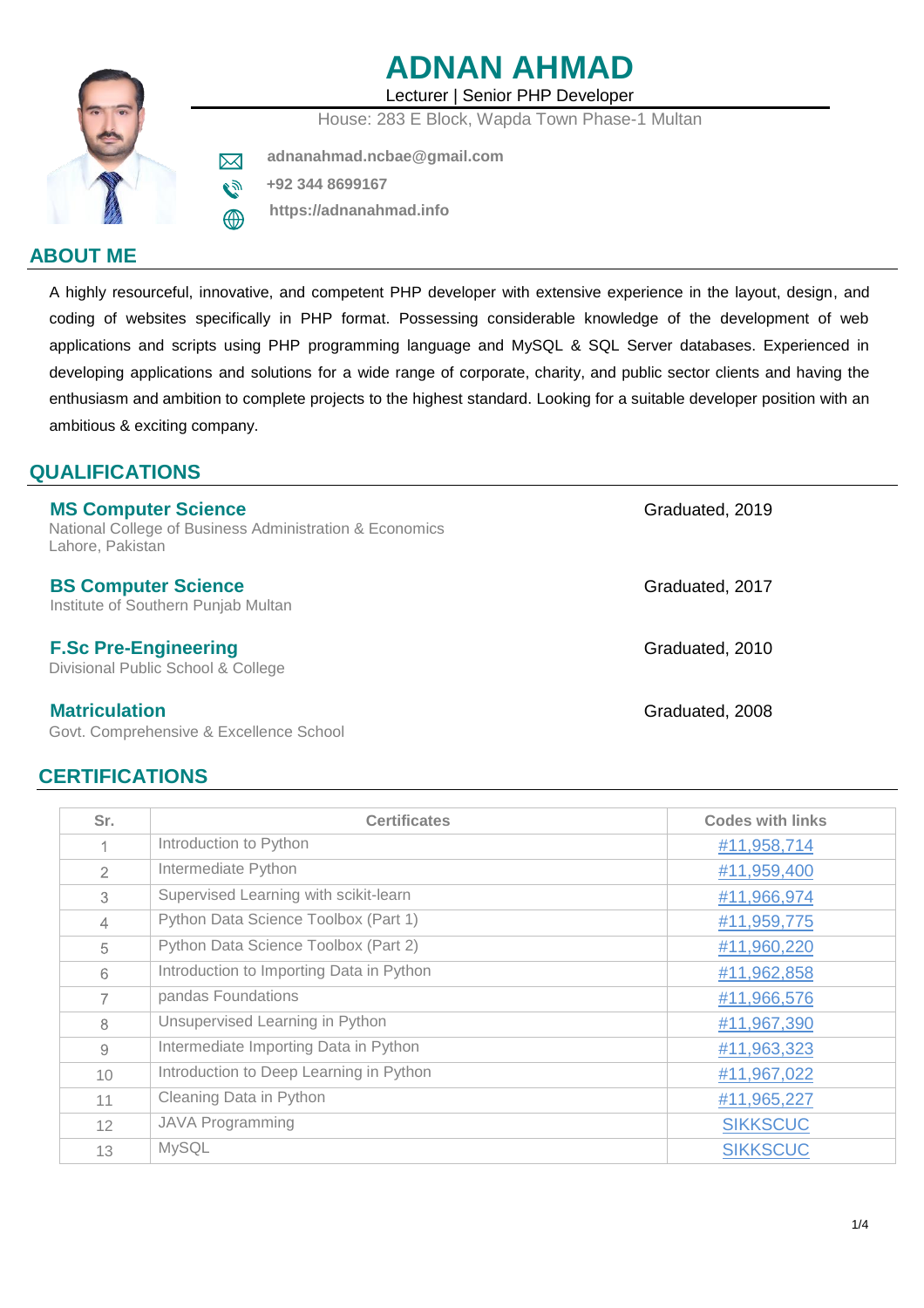# **WORK EXPERIENCE**

# **LECTURER National College of Business Administration & Economics 2018 – Till Date**

For the last 3.6 years, I have been working as lecturer of Computer Science with National College of Business Administration & Economics Multan Campus. I have taught subjects like (Programming Fundamental C++, Python, Web Engineering, Software Engineering, Database System). I have supervised many BS and MS Projects. I am motivated to teach and train with practically work. I am inspired to deliver skills to students for their bright future in IT market.

- 1. Lecture planning, preparation and research.
- 2. Contact and teaching time with students.
- 3. Checking and assessing students' work.
- 4. Supervising of Master and Bachelor Students Final Year Project.
- 5. Encouraging personal development via tutorial or pastoral work.
- 6. Invigilating examinations.
- 7. Attending staff meetings.
- 8. Create links in IT market for student's internships

# **PROJECT DEFENSE COMMITTEE (MEMBER) R&D NCBA&E 2020 – Till Date**

I have an additional charge of Final Year Defense Committee Member with Research & Development (R&D) Department. As a committee member I have some responsibilities.

- 1. Communicate & motivate students about their final projects.
- 2. Evaluate the final year project proposals, project reports and projects.
- 3. Meetings with supervisors.
- 4. Planning for defense schedule.

# **PHP WEB DEVELOPER TechSol Multan 2017 - 2022**

Working with designers, Front End, Back End and project management staff to capture requirements for the functional elements of website projects. Also responsible for communicating with clients and ensuring that all work carried out complies with standards and guidelines.

- 1. Building PHP websites using PHP based frameworks.
- 2. Planning and conducting cross-browser usability testing against W3C.
- 3. Testing and validating work produced as part of the development process.
- 4. Developing advanced database driven websites & systems including eCommerce.
- 5. Back-end development and maintenance of websites using Core PHP.
- 6. Developing compatible User Interface functionality using jQuery & other libraries.
- 7. Working in a data analyst role and with business intelligence applications.
- 8. Documenting features, technical specifications & infrastructure requirements.
- 9. Design the User-friendly and responsive websites according to clients' requirements.
- 10. Working with a multi-disciplinary team to convert business needs into technical specifications.

### **DATABASE DESIGNER TechSol Multan 2017-2022**

- 1. Developing advanced database-driven websites & systems including eCommerce.
- 2. Back-end development and maintenance of websites using Core PHP and MySQL.
- 3. Developing compatible User Interface functionality using jQuery & other libraries.
- 4. Validates business data objects for accuracy and completeness
- 5. Analyzes data-related system integration challenges and propose appropriate solutions

#### 2/4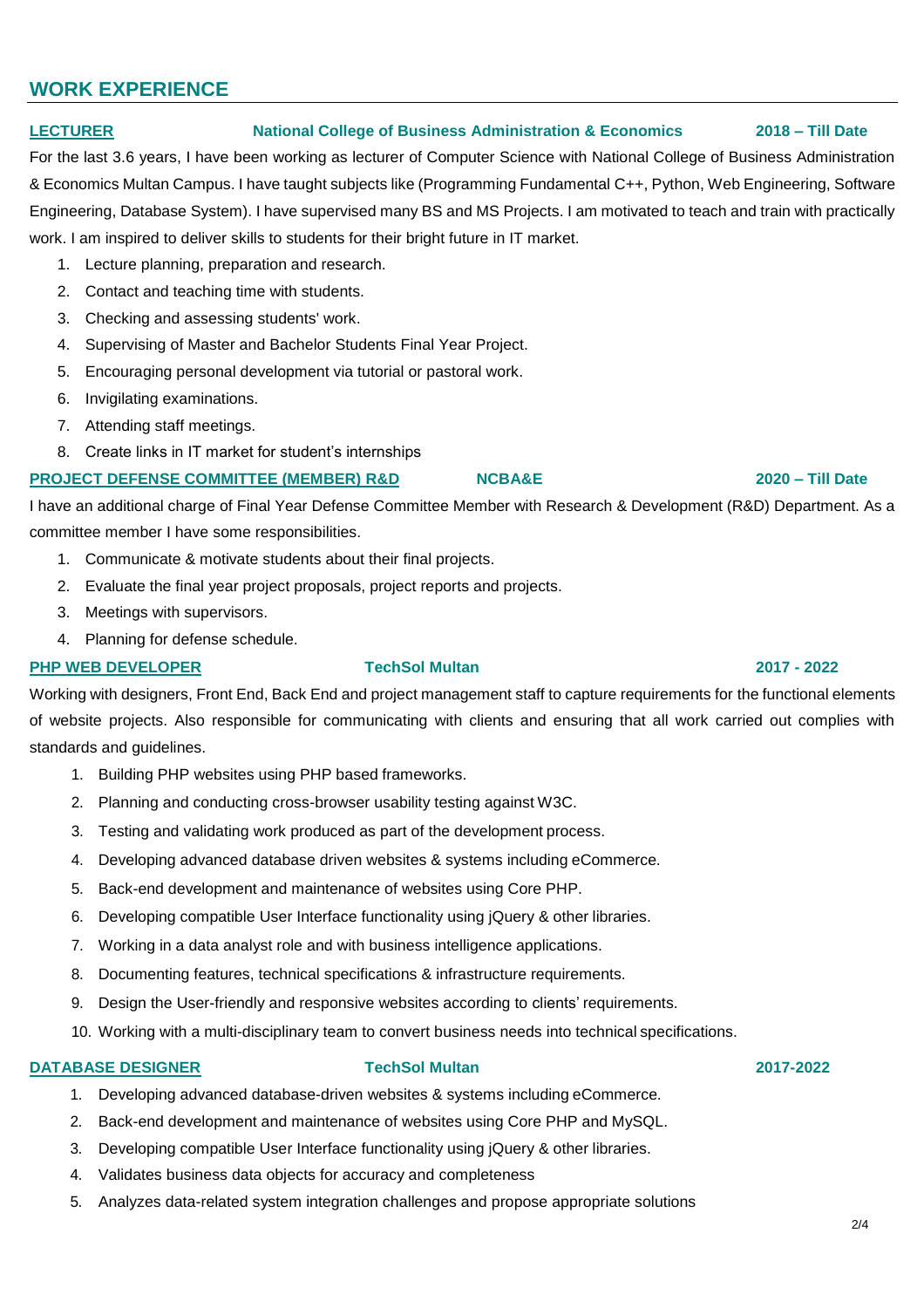- 6. Develops data models according to company standards
- 7. Guides System Analysts, Engineers, Programmers, and others on project limitations and capabilities, performance requirements, and interfaces
- 8. Reviews modifications to existing software to improve efficiency and performance
- 9. Examines new application design and recommends corrections if required
- 10. Provides leadership, technical direction, and long-term planning to the group
- 11. Leads medium to large groups in complex projects
- 12. Demonstrated strong background in Database Design and Database Modeling
- 13. Strong relational database experience (MySQL or SQL Server)
- 14. Proven experience creating logical entities and defining their attributes as well as defining the relationships between the various data objects.

# **PROFESSIONAL SKILLS**



### **1. E-KATCHERY (https://ekatchery.com/)**

E-Katchery is a legal service-providing website where users can hire any professional lawyer or consultant based on their expertise and experience. E-Katchery experiences lower the real estate cost because the need for a larger physical office is reduced or eliminated.

#### **2. PAK-MCQS.NET (https://pak-mcqs.net/)**

Pak-MCQs GK, Reasoning, HR interview Question, General Aptitude, questions and answers with explanation solution, problem, online, test, information. Dynamic feature for the team and earning system about data inserting in database. A discussion session is also mentioned with a foreign key.

#### **3. CONTENT MANAGEMENT SYSTEM (CMS)**

This web application is used to manage content, allowing multiple contributors/users to create, edit and publish. Content in a CMS is typically stored in a database and displayed in a presentation layer based on a set of templates like a website.

#### **4. ONLINE FUNDRAISING SYSTEM USING PHP & MySQL**

This Web application features focus on online fundraising supported by an admin panel, funds donator, and funds receiver panel. The payment method is used with a scratch card number system.

#### **5. HOSPITAL MANAGEMENT SYSTEM**

The hospital database includes all the necessary patient data. The disease history, test results, and prescribed treatment can be accessed by doctors without much delay in order to make an accurate diagnosis and monitor the patient's health.

### **6. ONLINE VOTING SYSTEM**

Online Election System would have Candidate registration, document verification, auto-generated User ID, and pass for candidate and Voters. Admin Login which will be handled by Election Commission. Candidate Login which will be handled By the Candidate,